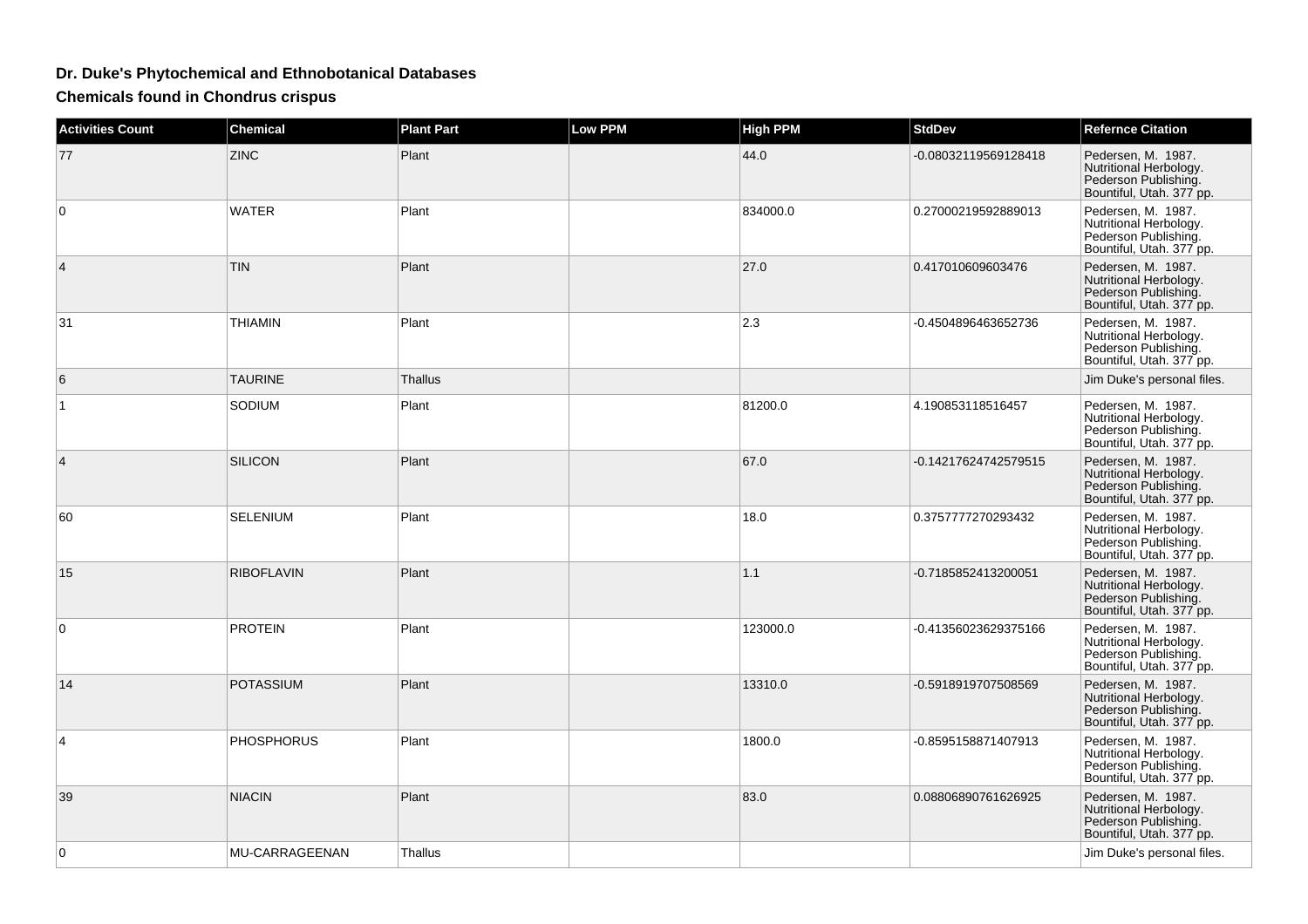| <b>Activities Count</b> | <b>Chemical</b>      | <b>Plant Part</b> | <b>Low PPM</b> | High PPM | <b>StdDev</b>        | <b>Refernce Citation</b>                                                                         |
|-------------------------|----------------------|-------------------|----------------|----------|----------------------|--------------------------------------------------------------------------------------------------|
|                         | <b>MERCURY</b>       | Plant             |                | 7.0      | -0.10988475423634798 | Pedersen, M. 1987.<br>Nutritional Herbology.<br>Pederson Publishing.<br>Bountiful, Utah. 377 pp. |
| 14                      | <b>MANGANESE</b>     | Plant             |                | 38.0     | -0.4225518633115063  | Pedersen, M. 1987.<br>Nutritional Herbology.<br>Pederson Publishing.<br>Bountiful, Utah. 377 pp. |
| 65                      | <b>MAGNESIUM</b>     | Plant             |                | 19600.0  | 4.822191267871701    | Pedersen, M. 1987.<br>Nutritional Herbology.<br>Pederson Publishing.<br>Bountiful, Utah. 377 pp. |
| $\overline{0}$          | LEAD                 | Plant             |                |          |                      | Pedersen, M. 1987.<br>Nutritional Herbology.<br>Pederson Publishing.<br>Bountiful, Utah. 377 pp. |
| $\vert$ 1               | LANOSTEROL           | <b>Thallus</b>    |                |          |                      | Jim Duke's personal files.                                                                       |
| 0                       | LAMBDA-CARRAGEENAN   | Plant             |                |          |                      | Jim Duke's personal files.                                                                       |
| $\overline{0}$          | <b>KILOCALORIES</b>  | Plant             |                | 2430.0   | -0.8023190887521179  | Pedersen, M. 1987.<br>Nutritional Herbology.<br>Pederson Publishing.<br>Bountiful, Utah. 377 pp. |
| $\overline{0}$          | KAPPA-CARRAGEENAN    | Plant             |                |          |                      | Jim Duke's personal files.                                                                       |
| $\overline{0}$          | KAPPA-CARRAGEENAN    | Thallus           |                |          |                      | Jim Duke's personal files.                                                                       |
| 6                       | <b>IRON</b>          | Plant             |                | 874.0    | 0.2909506037197664   | Pedersen, M. 1987.<br>Nutritional Herbology.<br>Pederson Publishing.<br>Bountiful, Utah. 377 pp. |
| 8                       | <b>GLUTAMIC-ACID</b> | Thallus           |                |          |                      | Jim Duke's personal files.                                                                       |
| $\overline{0}$          | <b>GIGARTININE</b>   | Thallus           |                |          |                      | Jim Duke's personal files.                                                                       |
| $\overline{0}$          | GAMMA-CARRAGEENAN    | Plant             |                |          |                      | Jim Duke's personal files.                                                                       |
| $\overline{0}$          | GAMMA-CARRAGEENAN    | Thallus           |                |          |                      | Jim Duke's personal files.                                                                       |
| 15                      | <b>FIBER</b>         | Plant             |                | 111000.0 | -0.8266255732168902  | Pedersen, M. 1987.<br>Nutritional Herbology.<br>Pederson Publishing.<br>Bountiful, Utah. 377 pp. |
| $\overline{0}$          | FAT                  | Plant             |                | 12000.0  | -0.5801239426660156  | Pedersen, M. 1987.<br>Nutritional Herbology.<br>Pederson Publishing.<br>Bountiful, Utah. 377 pp. |
| $\overline{7}$          | <b>CYCLOARTENOL</b>  | <b>Thallus</b>    |                |          |                      | Jim Duke's personal files.                                                                       |